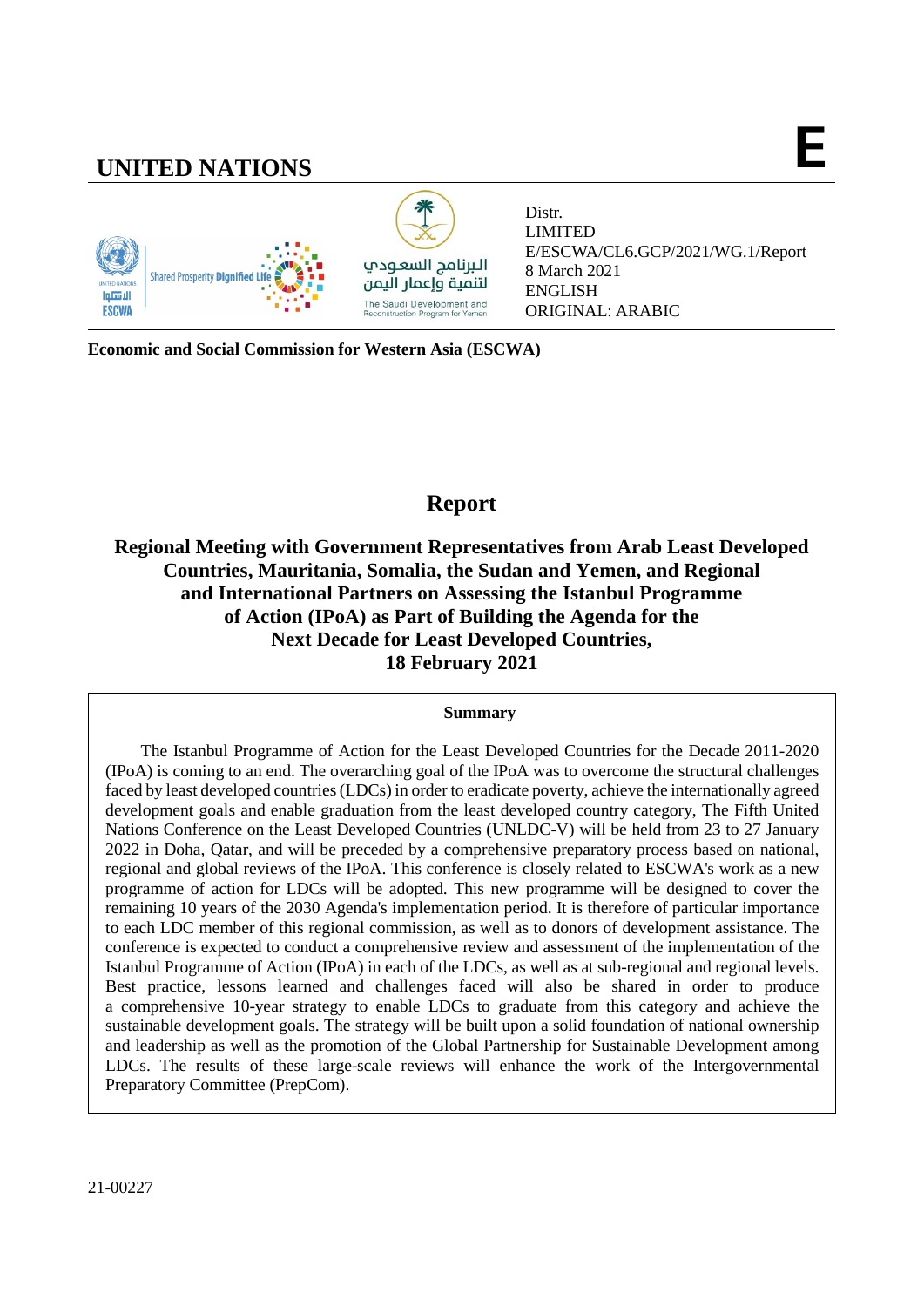Therefore, as part of its mission to support States within the region, and the efforts of the United Nations system to support the least developed countries, ESCWA has launched a regional initiative that aims to gather the views of the LDCs, ESCWA donor members, and specialized regional agencies and bodies. This involved organizing a regional meeting of the four Arab LDCs (Mauritania, the Sudan, Somalia and Yemen) on 18 February 2021 and preparing a report that monitored and analysed Arab bilateral and multilateral measures to support the Arab LDCs. The aim of this process was ultimately to identify shared views among countries in the Arab region to support the design and implementation of the future action plan for LDCs. The ESCWA report identifies examples of best practice in member countries to strengthen regional partnership and meet commitments towards LDCs and conflict-affected countries. The report also recommends mechanisms for building resilience and addressing the chronic, multifaceted issues faced by Arab LDCs, and most importantly, for helping them to embark on the path of inclusive sustainable development, increasing financial assistance and improving social and economic support as needed.

For this purpose, ESCWA organised a regional meeting as part of the preparatory process in advance of the 2022 meeting in Doha. This meeting presented an opportunity to exchange views with official representatives from Arab LDCs and to discuss relevant findings from the report.

| Contents |              |            |      |  |  |
|----------|--------------|------------|------|--|--|
|          |              | Paragraphs | Page |  |  |
|          |              |            | 3    |  |  |
|          |              |            | 4    |  |  |
| Chapter  |              |            |      |  |  |
| L.       |              | 10         | 5    |  |  |
| П.       |              | $11 - 34$  | 6    |  |  |
| Ш.       |              |            | 10   |  |  |
| IV.      |              |            | 10   |  |  |
|          | $\mathbf{A}$ | 36         | 10   |  |  |
|          | B.           | 37         | 10   |  |  |
|          |              | 38         | 11   |  |  |
|          |              |            | 13   |  |  |

**Contents**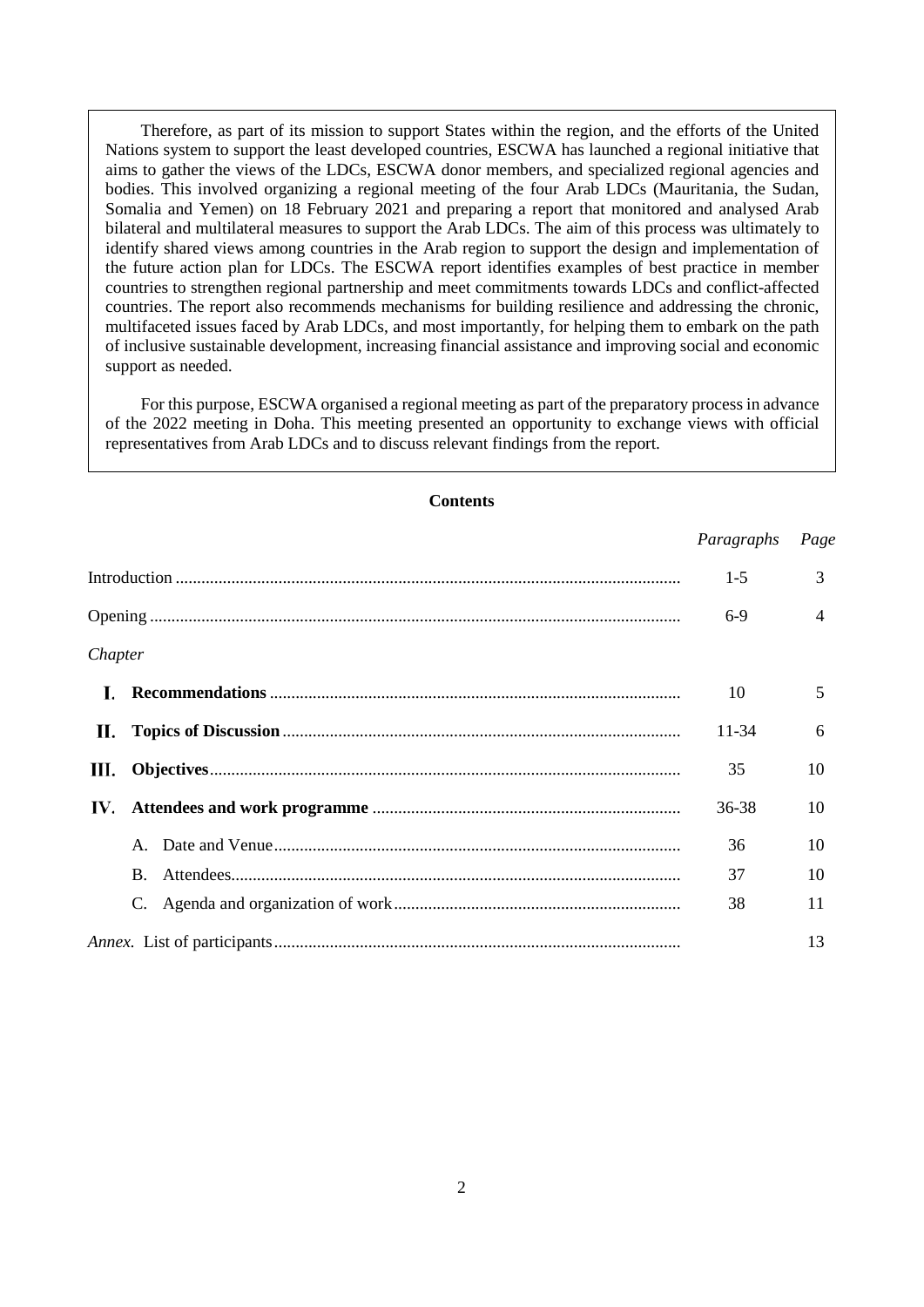#### **Introduction**

<span id="page-2-0"></span>1. The Istanbul Programme of Action for the Least Developed Countries for the Decade 2011-2020 (IPoA) is coming to an end. The overarching goal of the IPoA was to overcome the structural challenges faced by least developed countries (LDCs) in order to eradicate poverty and to achieve the internationally agreed development goals. The Fifth United Nations Conference on the Least Developed Countries (UNLDC-V) will be held from 23 to 27 January 2022 in Doha, Qatar, and will be preceded by a comprehensive preparatory process based on national, regional and global reviews of the IPoA.

2. This conference is closely related to ESCWA's work as a new programme of action for LDCs will be adopted. This new programme will be designed to cover the remaining 10 years of the 2030 agenda's implementation period. It is therefore of particular importance to each LDC member of this regional commission, as well as to donors of development aid. The conference is expected to conduct a comprehensive review and assessment of the implementation of the IPoA in each of the LDCs, as well as at sub-regional and regional levels. Best practice, lessons learned and challenges faced will also be shared in order to produce a comprehensive 10-year strategy to enable LDCs to graduate from this category and achieve the sustainable development goals. The strategy will be built upon a solid foundation of national ownership and leadership and the promotion of the Global Partnership for Sustainable Development among LDCs. The results of these large-scale reviews will enhance the work of the Intergovernmental Preparatory Committee (PrepCom).

3. As part of its mission to support States within the region, and the efforts of the United Nations system to support the least developed countries, ESCWA has launched a regional initiative that aims to gather the views of the LDCs, ESCWA donor members, and specialized regional agencies and bodies. This involved organizing a regional meeting of the four Arab LDCs (Mauritania, the Sudan, Somalia and Yemen) on 18 February 2021 and preparing a report that monitored and analysed Arab bilateral and multilateral measures to support the Arab LDCs. The aim of this process was ultimately to identify shared views among countries in the Arab region to support the design and implementation of the future action plan for LDCs.

4. The ESCWA report identifies examples of best practice among Member Countries to strengthen regional partnership and meet commitments towards LDCs and conflict-affected countries. The report also recommends mechanisms for building resilience and addressing the chronic, multifaceted issues faced by Arab LDCs, and most importantly, for helping them to embark on the path of inclusive sustainable development, increasing financial assistance and improving social and economic support as needed.

5. Consequently, this regional meeting has been arranged within the context of the preparatory process preceding the 2022 meeting in Doha. This meeting presented an opportunity to exchange views with official representatives from Arab LDCs and to discuss relevant findings from the report.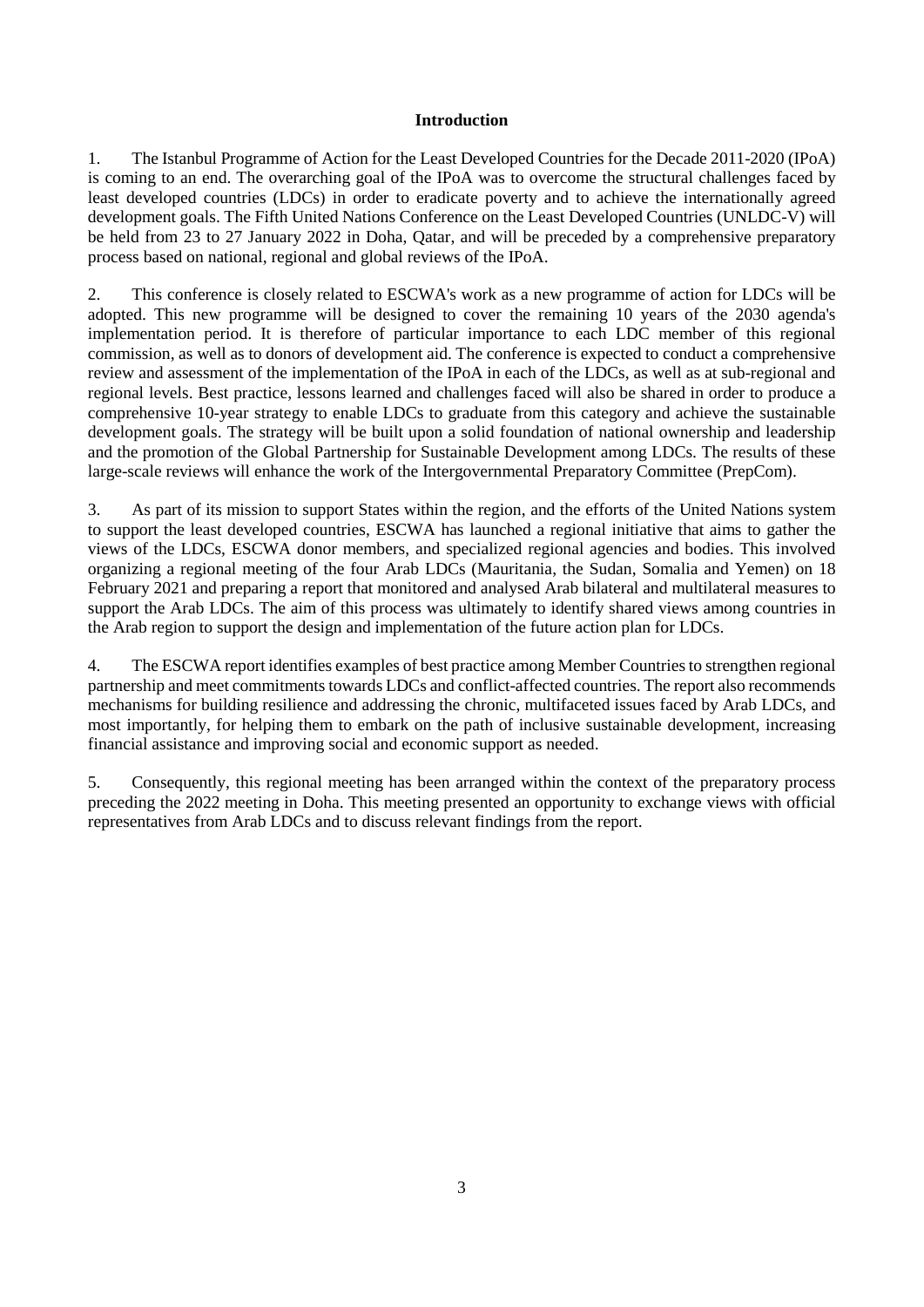#### **Opening**

<span id="page-3-0"></span>6. The meeting began with opening remarks by Mr. Tarik Alami, the Cluster Leader on Governance and Conflict Prevention at ESCWA, delivered on behalf of Dr. Rola Dashti, the Executive Secretary of ESCWA. Mr. Tarik Alami stressed the importance of the regional meeting for discussing the key challenges and structural shocks that prevented the implementation of the Istanbul Programme of Action for the Least Developed Countries for the Decade 2011-2020, as well as for setting national priorities for LDCs for the next decade (2021-2030), and for discussing the options available for sustainable development and peaceful transition in countries affected by armed conflict. He explained that with the 2011-2020 decade - the implementation period for the IPoA - coming to an end, ESCWA had launched a work stream of regional assessments that included a report entitled "Arab LDCs: Development Challenges and Opportunities". The report included monitoring and analysis of Arab bilateral and multilateral measures to support the Arab LDCs and identified examples of best practice among Member States to strengthen regional partnerships and meet commitments to LDCs and conflict-affected countries. He also explained that the main objective of the regional work stream launched by ESCWA was to identify shared views among countries in the Arab region, to support the design and implementation of the future action plan for LDCs, which would be adopted at the Fifth International Conference of the Least Developed Countries, and to further align the action plan with the requirements of the remaining decade of the 2030 Agenda's implementation period. He also explained that the meeting presented an opportunity to share experiences and exchange views on issues relating to: anticorruption measures, poor governance, methods of identifying sectors in need of development to facilitate the necessary steps in the development of the Arab LDCs (the Sudan, Somalia, Mauritania and Yemen), macroeconomic policies required to ensure sustainability, social protection policies required to protect various groups - particularly those that are vulnerable - and ways of addressing the effects of climate change in the medium- and long-term. He stated that the funding gap remained a major obstacle to development in LDCs within and outside of the Arab region. He also explained that Arab States - primarily the Gulf States - were among the major contributors to flows of official development assistance (ODA) via bilateral or multilateral institutions. Such assistance was targeted at improving the infrastructure and implementation of socioeconomic development projects in the region, and was in many cases accompanied by humanitarian aid, for which the Arab region is often a major source. He expressed the hope that the funding gap could be filled through cooperation, concerted efforts and encouraging partnerships, in line with the 2030 Agenda and Goal 17 in particular. The regional work stream undertaken by ESCWA aimed to map Arab ODA flows more accurately and to derive lessons learned from the support provided over the past decade. He explained that the meeting should not neglect to discuss contexts of armed conflict, guided by the humanitarian-developmentpeace nexus. Even in the case of emergency humanitarian assistance, relief interventions must be undertaken with a forward-looking perspective, as part of a long-term sustainable framework that would facilitate investing in development and would contribute to peace. In light of the tripartite approach that ESCWA that had been working to develop, he called for policy options to be considered for proposal during the Fifth Conference on the Least Developed Countries and in other regional and international forums.

7. H. E. Ambassador Mohammed bin Saeed Al Jaber, General Supervisor of the Saudi Development and Reconstruction Program for Yemen, stressed how pleased the Saudi Program was to participate in the important regional meeting and the importance of this strategic partnership with ESCWA, which had started with the interest of Saudi leadership in cooperative action and support for the LDCs. He also noted that the total amount provided by the Program for Yemen over the past two years was \$208 million. The amount provided to Somalia, the Sudan and Mauritania in past years - via the King Salman Relief Program, the Saudi Fund for Development and other institutions - had reached \$1.7 billion. He also stressed that the meeting was an opportunity for donor States and donor communities that would enable States to improve their centres in line with best practice, to gather views and to strengthen partnerships to support LDCs. He stressed the need to adopt a comprehensive approach to providing assistance and improving economic and social support and concluded his address by thanking ESCWA and all partners for their development efforts.

8. Ms. Fekitamoeloa Utoikamanu, Under-Secretary-General of the United Nations and High Representative for the Least Developed Countries, Landlocked Developing Countries and Small Island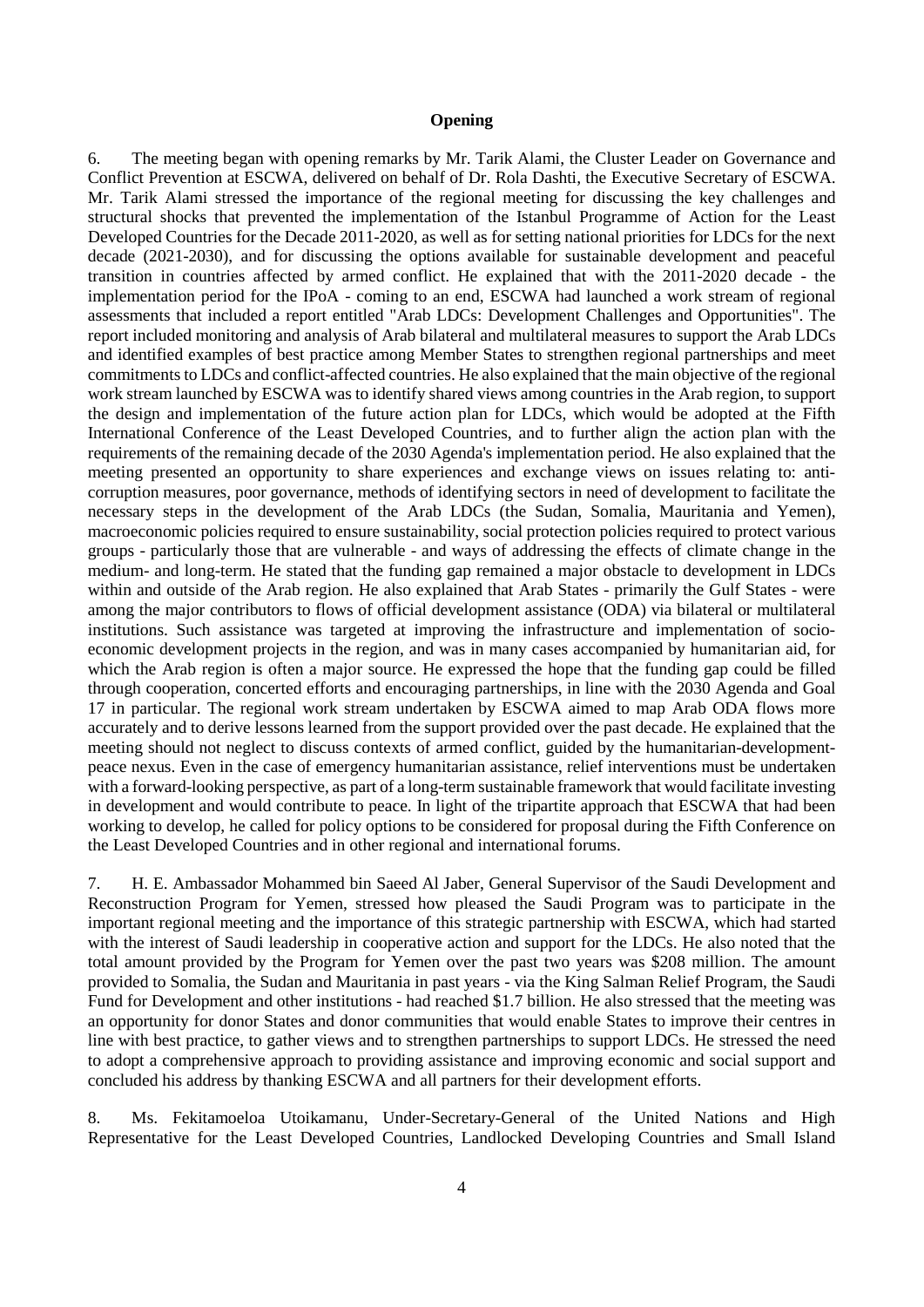Developing States, welcomed the attendees and stressed that the 2021 conference aimed for a comprehensive assessment by LDCs and for a renewal of the partnership between government, public and civil society sectors, and that therefore, the preparatory process, including that meeting, were very important. She stressed that there was a risk that things would get worse as a result of the problems caused by the Covid-19 epidemic, which had affected multiple areas, in the form of increased poverty and negative impacts on health, climate variability, food security and other matters. Economic growth rates had declined during 2020, as the epidemic exacerbated problems. This adversely affected States' efforts to address challenges. She explained that the results of the meeting that day would allow those challenges and the ways to address them to be understood. She spoke of the importance of Dr. Rola Dashti's participation in the meeting, which involved African countries alongside other countries and international partners. She also indicated that there would be two further sessions after the preparatory session (in New York, May-June 2021) and an academic meeting in Finland in August and September to reflect on key areas for LDCs.

9. H. E. Ambassador Kamal Hassan Ali, Assistant Secretary-General and Head of the Economic Affairs for the League of Arab States, stressed the importance of the regional meeting. He thanked ESCWA and the Saudi Program for organizing the meeting. The Ambassador also noted the efforts made by the League of Arab States to support the four countries, such as Resolution 57 to support Yemen and support development efforts and the decision to implement the Somali Development Plan and forgive debts. He mentioned that in recognition of the importance of security and peace, the League was preparing a report in Arabic on the impact of conflict on the development goals for 2030 in collaboration with ESCWA, UNDP and the International Organization for Migration. He also stated that the League had supported the development efforts of the Sudan throughout the current transition period. \$200 million had been provided via a four-phase joint cooperation mechanism. He said that the League's General Secretariat continued to support Somalia and its institutions and to forgive debts, and that the League had organized a high-level technical meeting to support the implementation of the development plan, which was attended by the World Bank and the International Monetary Fund. He referred to the reports of the Humanitarian Response Plan for Yemen from 2016 to 2020, where the total pledges amounted to \$14.46 billion, but only about \$9 billion of them were paid, and explained that as Yemen was experiencing the world's worst humanitarian disaster, the efforts were still insufficient.

# **Recommendations**

- <span id="page-4-0"></span>10. The following is a summary of the main recommendations from the meeting:
	- Focus on the humanitarian-development-peace nexus and adopt this tripartite approach in the next decade;
	- Reinforce efforts to strengthen public institutions;
	- Address the roots of conflict, as ending conflict is a priority for growing humanitarian needs to be alleviated;
	- Long-term sustainable development must be the explicit objective of all interventions;
	- Aid planning should be in line with the principles of aid effectiveness;
	- Give priority to human capacity-building for the majority of the population and to building their capacity for achieving social and economic development.
	- Integrate climate change mitigation into all interventions;
	- Respect national ownership of development plans;
	- Strengthen and diversify financing capabilities particularly self-financing capacity, such as via effective tax reforms - in order to finance development plans in a way that ensures sustainability, predictability and human security;
	- Provide accurate official data and statistics;
	- Transition from co-financing to blended financing.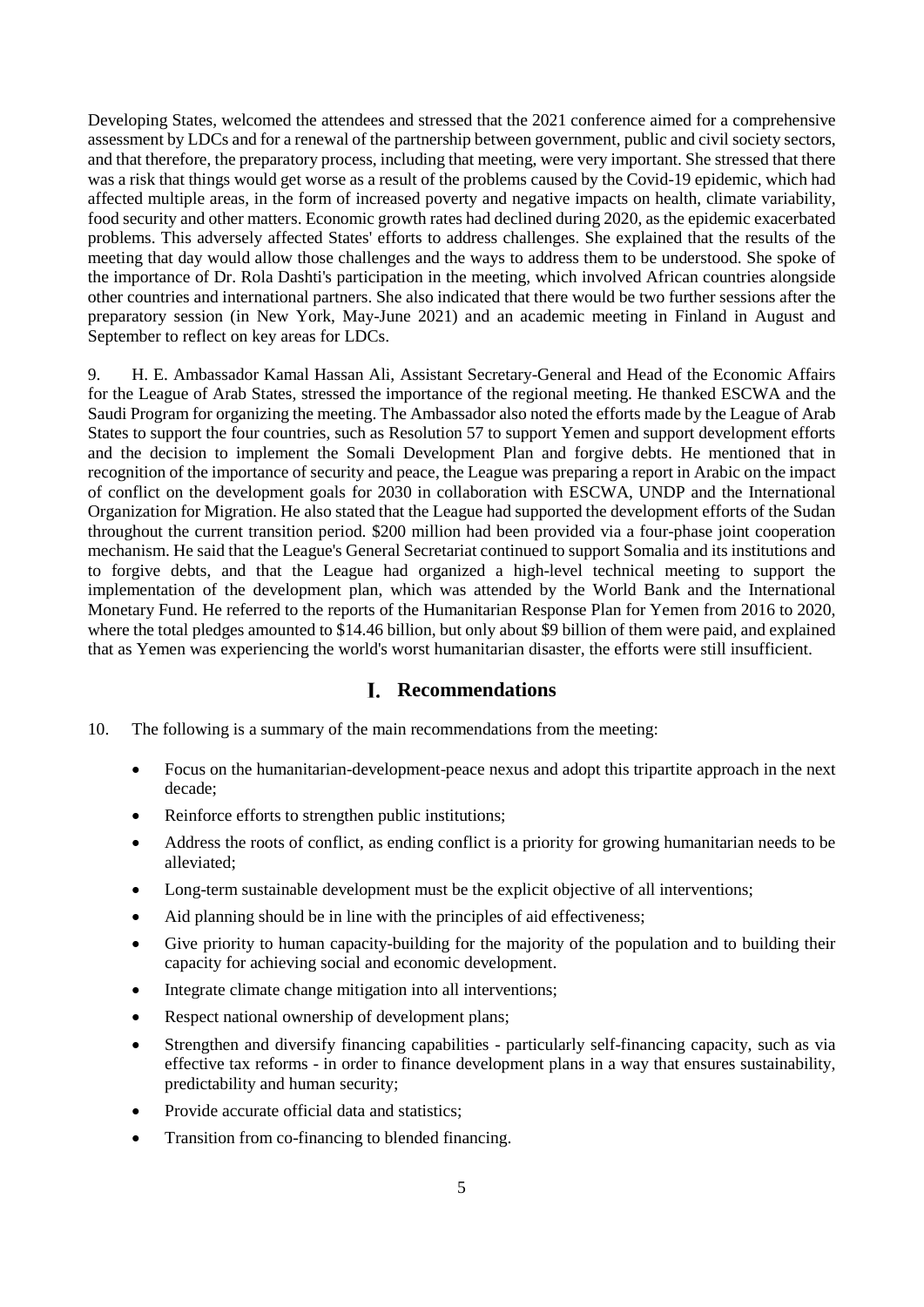# **Topics of Discussion**

<span id="page-5-0"></span>11. The meeting had two main sessions, the first of which focused on presenting and discussing the themes of the report on Arab LDCs and identifying national and regional priorities for inclusion in the global agenda for the next decade 2020-2030. The second session focused on the views of development partners and donors on the challenges and opportunities arising from the IPoA, and the national and regional priorities for LDCs that should be included in the global agenda for the next decade for the LDCs. The sessions of the meeting were chaired by Mr. Karam Karam, Regional Adviser on Governance and Institution-building Issues at ESCWA.

12. As part of the first session, Mr. Youness Abouyoub, Head of The ESCWA Governance and Institution Building Department, gave a presentation on the themes of the ESCWA report. The presentation covered three themes: (1) the challenges of the past decade; (2) the challenges for donors and beneficiaries; and (3) a forward look at the next decade. On the first theme, he mentioned the challenges of governance and political instability, as lack of transparency and accountability within governance systems were among the main causes of political instability in some Arab LDCs. If the issue of governance remained unaddressed, the prospects for stability, peace and sustainable development would remain elusive. In terms of structural social and economic challenges, consumption-based development had failed to help develop sustainable productivity sectors. Inadequate social infrastructure had weakened the population's resilience and undermined their ability to cope with emerging crises, diseases and epidemics, and had reduced opportunities for the development of economic potential. Similarly, inadequate development policies had weakened State institutions and had also failed to achieve equitable social and economic development. All of these factors had exacerbated poverty levels. On the second theme, Mr. Abouyoub noted that the principles of aid effectiveness highlighted complex issues of conflict of interest between the between donors of assistance, receiving State administrations and the intended beneficiary populations. Difficulties in implementation had led to a lower level of development and had worsened absorptive capacity in the four countries. The shift from humanitarian assistance to development presented long-term challenges and risks for the future and a three-dimensional strategy should be adopted based on the humanitarian-development-peace nexus. He also mentioned the challenge of overdependence on assistance, absorptive capacity and emerging crises, as climate-related crises are likely to increase in frequency and severity. Therefore, measures to mitigate the negative effects of such crises should be included in all national plans and in the Financing for Development process. The need for humanitarian activities would remain high, but they should be provided within a framework that closely links relief work with development and peace. The long-term impact of the Covid-19 crisis must be addressed over the course of the decade through capacity-building and funding for all relevant social, financial and medical needs. On the third theme, Mr. Abouyoub stressed that all interventions must be guided by the humanitarian-development-peace nexus. Such an approach would enable both donors and countries receiving assistance to meet humanitarian needs, without simultaneously hindering development priorities. He also stressed that relief assistance must be planned in line with the principles of aid effectiveness and that sustainable development and human capacitybuilding must be the clear objective of all programmes.

13. The presentation was followed by contributions from the four countries, in which government representatives of the four Arab LDCs - Mauritania, Somalia, the Sudan and Yemen - presented their views on the following questions: (1) What were the main challenges for development work over the past decade? (2) What national priorities should be included in the global agenda for the next decade for LDCs?

14. Mr. Eli Oudeika, a representative of Mauritania, stated his country's national priorities. The first strategic pillar was sustainable and inclusive growth through structural economic and societal transitions that ensure social cohesion, economic diversification, innovation and support for productive sectors. The second strategic pillar was the development of human capital by supporting access to education, health and social protection. The third strategic pillar was the strengthening of the rule of law, equality, security and respect for human rights. The vision combined ambition and realism to lay solid foundations for supporting growth. The 10-year plan would lead to economic growth of up to 7 percent by 2025 and would contribute to productive capital and a more resilient economy. He also noted that Mauritania had held 15 strategic workshops that comprised of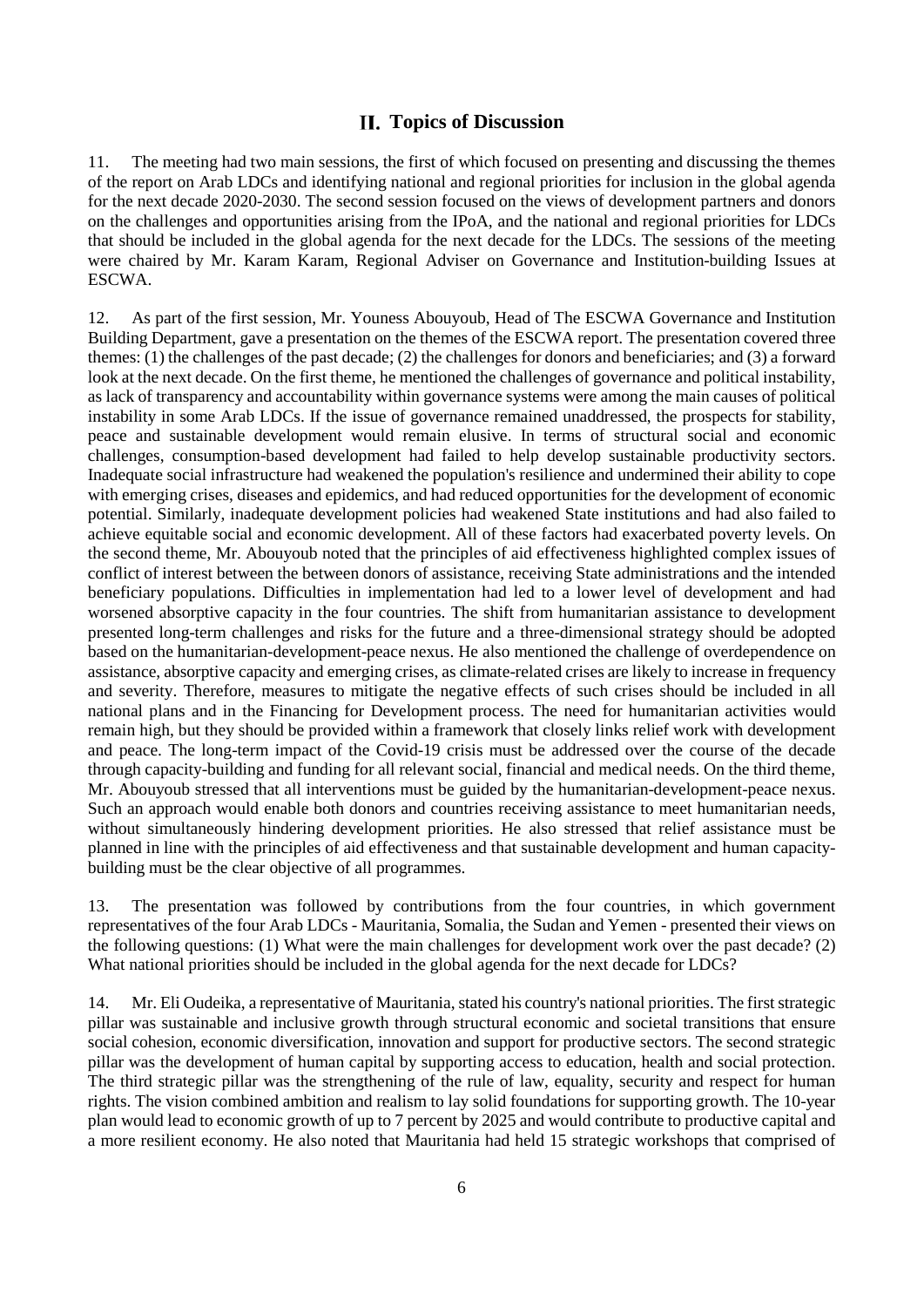selecting priorities as well as reform-related workshops and programmes. A vision to continue and develop them had been developed. Strategic risks, including the security situation, the effects of climate change and economic shocks, had also been identified. He explained that among the challenges to achieving the goals were the availability of human resources, the intensity of competition, low productivity, dependence on exports of manufactured goods and the digital divide.

15. Mr. Moussa Mohamad Othman, the representative of Somalia, stated the priorities and goals that needed to be achieved. Somalia had suffered from the presence of terrorist groups, which had negatively affected development. Terrorists were in control of part of southern Somalia and in recent years some of these territories had been recaptured. At that time, an attempt was being made to end the power of these groups. Another challenge was that of serious shocks, such as the 2011 drought and the series of natural disasters occurring in 2017, which claimed millions of lives. Similarly, another significant challenge leading to significant losses was climate variability. Another challenge was the suffering caused by waves of epidemics, which had caused the displacement of a large number of people and had adversely affected infrastructure. Another shock was Covid-19 and locusts, which had destroyed vast agricultural areas, leading to food insecurity. There was also difficulty in enforcing the rule of law, as establishing a federal system required considerable time and effort. In addition, there were problems with elections and the constitution. Consequently, the political structure was fragile. Hence, the situation was extremely difficult, and a large proportion of the population was extremely poor. Consequently, there was a need to address all these challenges. In terms of priorities, a five-year plan had been developed, which was preceded by a tripartite plan. There was a lack of necessary data on health and development, but the new plan would span five years and include five key pillars: security, law, economic development, human rights and displaced persons, and a focus on vulnerable groups such as children. Security and stability in Somalia were a priority, and this entailed the confrontation of terrorist groups. Another priority was to improve growth, which entailed focusing on productive sectors and reducing unemployment and youth migration, which were having a negative impact on the country. Another priority was governmental institutionbuilding where institutions were considered fragile and where there was a need to build capacity. Another priority was to attract foreign investment. The high cost of energy extraction had negatively affected investment. Another priority was to cancel debt by taking several financial management measures and addressing corruption, among other measures. For this priority, a long-term solution was needed to link the humanitarian situation to the development process.

16. Mr. Omer Mustafa Hassan Ahmad, Director of the International Organizations Department at the Ministry of Trade and Supply of the Republic of the Sudan, also stated the challenges faced by the Sudan. The first of these were: political instability, internal conflict and the secession of South Sudan, which had caused the Sudan to lose a large amount of resources, the most important of them being oil. He also spoke of the lack of oversight that had led to administrative and financial corruption. He referred to the sanctions imposed on Sudan, which had prevented the Sudan from integrating into the international community. All these challenges had caused economic and social problems, the most important of which were lower living standards, increased poverty and unemployment, reduced production, a lack of funding and technology, low quality education, malnutrition, especially among children, and an unstable exchange rate. He stated that the Government of the December Revolution had developed a programme of work in which it set out priorities, five of which related to peace and justice. He also said that one of the common challenges was the fight against money laundering and terrorist financing. He concluded by talking about the importance of remittances from expatriates, which could be used for development purposes.

17. Dr. Waed Badheeb, a representative of Yemen, shared the country's top priorities and challenges. The 10-year plan of the IPoA provided an ambitious plan to address economic and social challenges, as the world moved towards a decade of recovery, and moved away from cycles of poverty and conflict towards inclusive development. He also noted that Yemen had been experiencing difficult circumstances since 2011, resulting in the disruption of resources and of the oil production process, as well as the deterioration of infrastructure, which had exposed institutions to fragmentation. The ministries concerned had reached out to donors for the provision of development support, but the humanitarian needs of Yemen remained severe as the situation continued to deteriorate in all respects. In that regard, the donor response to the Ministry of Planning had been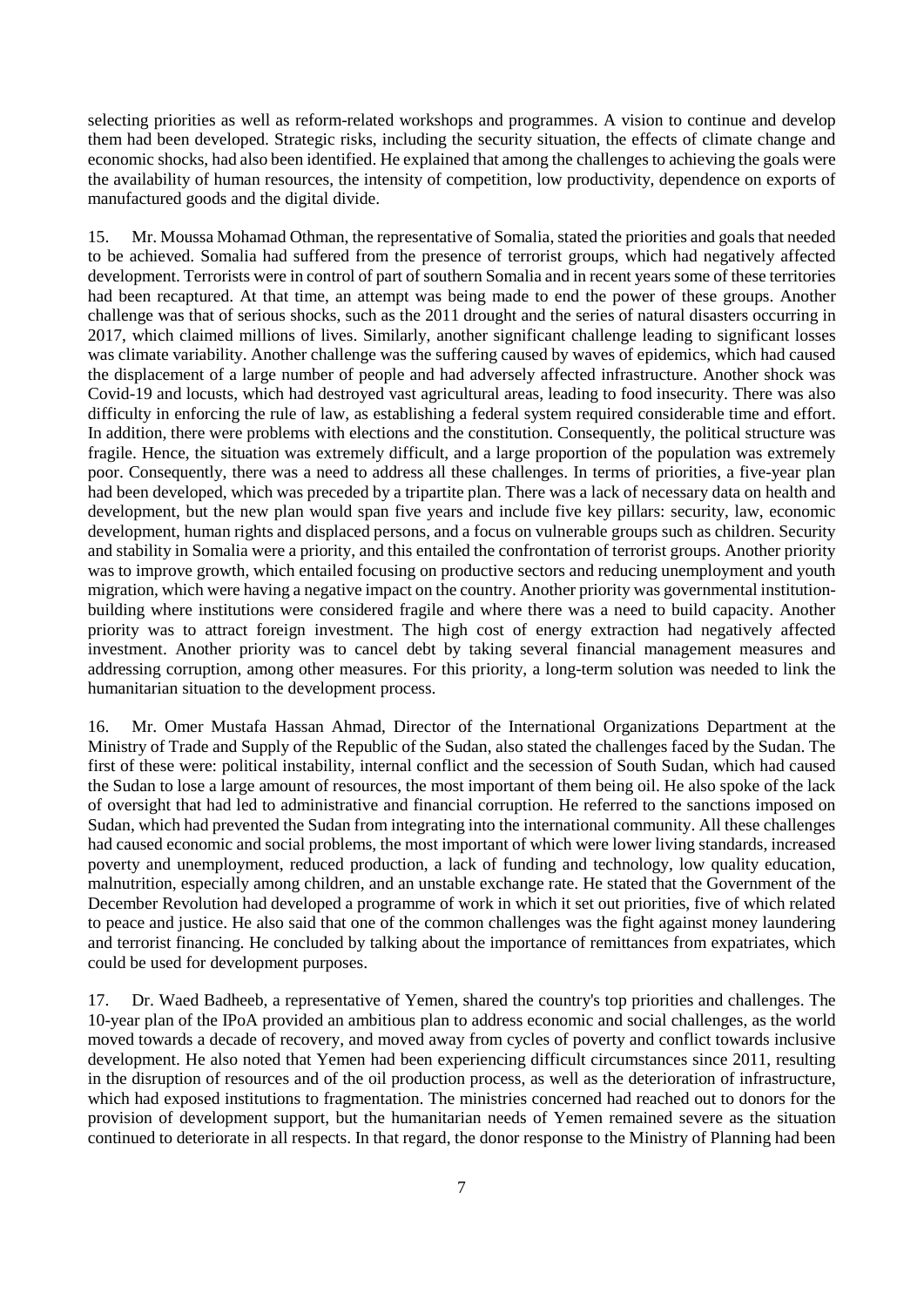somewhat weak. The government was also working with partners to strengthen the humanitarian support line in order to provide the necessary support. He said that there were still obstacles to the development process, most notably the challenge of restoring the State - as the conflict with the Houthis had led to the destruction of all sectors - and the fight against corruption in institutions. With regard to social indicators, indicators showed an increase in poverty and food insecurity as well as a rise in the number of displaced persons. The Covid-19 pandemic presented a challenge in terms of providing additional attention to the health sector. He explained that at that time, Yemen needed a high degree of coordination and that integration between the government and donors was required. Regional and international support would remain crucial until Yemen recovered. In terms of the key priorities for the next decade, he noted firstly that the State should be restored following the coup d'état, followed by a return to the rule of law and a transition from relief to development and economic diversification. He concluded by thanking all the partners of Yemen for their support.

18. The second session included a discussion of the views of development partners and donors on the challenges and opportunities resulting from the IPoA and national and regional priorities that were to be included in the global agenda for the next decade for the LDCs, focussing on the following questions: (1) "What are the mechanisms for linking peace, development and relief work?" (2) "How can development support become a tool for strengthening the governance system and the structure of national institutions?"

19. Mr. Adel bin Ahmed Al-Qassidi, Director of the Strategic Planning Department at the Saudi Development and Reconstruction Program for Yemen, stressed the need to ask the important questions, to look at development from a new perspective, and to shift from relief to development, focussing on a long-term, sustainable solution. He mentioned the importance of working in line with the five strategic pillars, focusing on accelerated growth and addressing challenges holistically, as there were no limits to innovation for effective development work. He also stressed that international organizations must bring real added value and must develop principles and approaches, and that inefficient development policies were one of the main factors affecting the effectiveness of implementation. He asked a question: "What can we learn from the past?" He noted that there were many lessons from the IPoA, leading to fundamental questions, such as: "Have development visions become more important than they were in the past and what are the features of effective visions?"; "What role have national governments played, how can this role be strengthened, and how can national ownership of efforts made be bolstered?"; "How do partners agree on an effective framework for work that aligns with donor plans?"; and, "How can donor efforts be made consistent with the most important principles - the importance of which we recognised in the past decade - and how can that help us with development in the next decade?"

20. The discussion then opened, and Mr. Abdelrahman Al Hamidi of the Arab Monetary Fund noted that the current crisis had caused more challenges than in the past, and the Fund estimated that these economies were shrinking by 2 per cent. There was a need for institutions in these States that could work in cooperation with supporting institutions. There were challenges in the area of human development, but the Fund had a close relationship with these four States. The Fund took into account the differing needs of the States and worked on the basis of these needs. The Fund had multiple facilities for achieving reform, and in order for the States to proceed, they must face the challenge of rising indebtedness. The Fund had a great interest in the digital economy, modern financial technologies, financial inclusion and support for Small and Medium Enterprises. The Fund would work with these States to reinforce strategies to support these areas. Mr. Hamidi stressed the importance of developing local capital markets to channel savings towards enterprise development, and that accurate official statistics were needed that would inform policymaking. He explained that the Fund was conducting remote training for the States, in partnership with other organizations and institutions.

21. Mr. Mohammed Al-Saati, of the Islamic Development Bank, made a contribution on the Bank's work. He confirmed that the Bank had provided a lot of assistance together with development partners in all fields. In terms of the strategic vision, there were many priorities, but the importance of building institutional capacity for these States was well-known. Among the priorities were job creation, the empowerment of women and young people, and improving health and education. Food security must be derived from these countries, as Somalia, the Sudan, Mauritania and Yemen were countries with a wealth of agricultural, fish and animal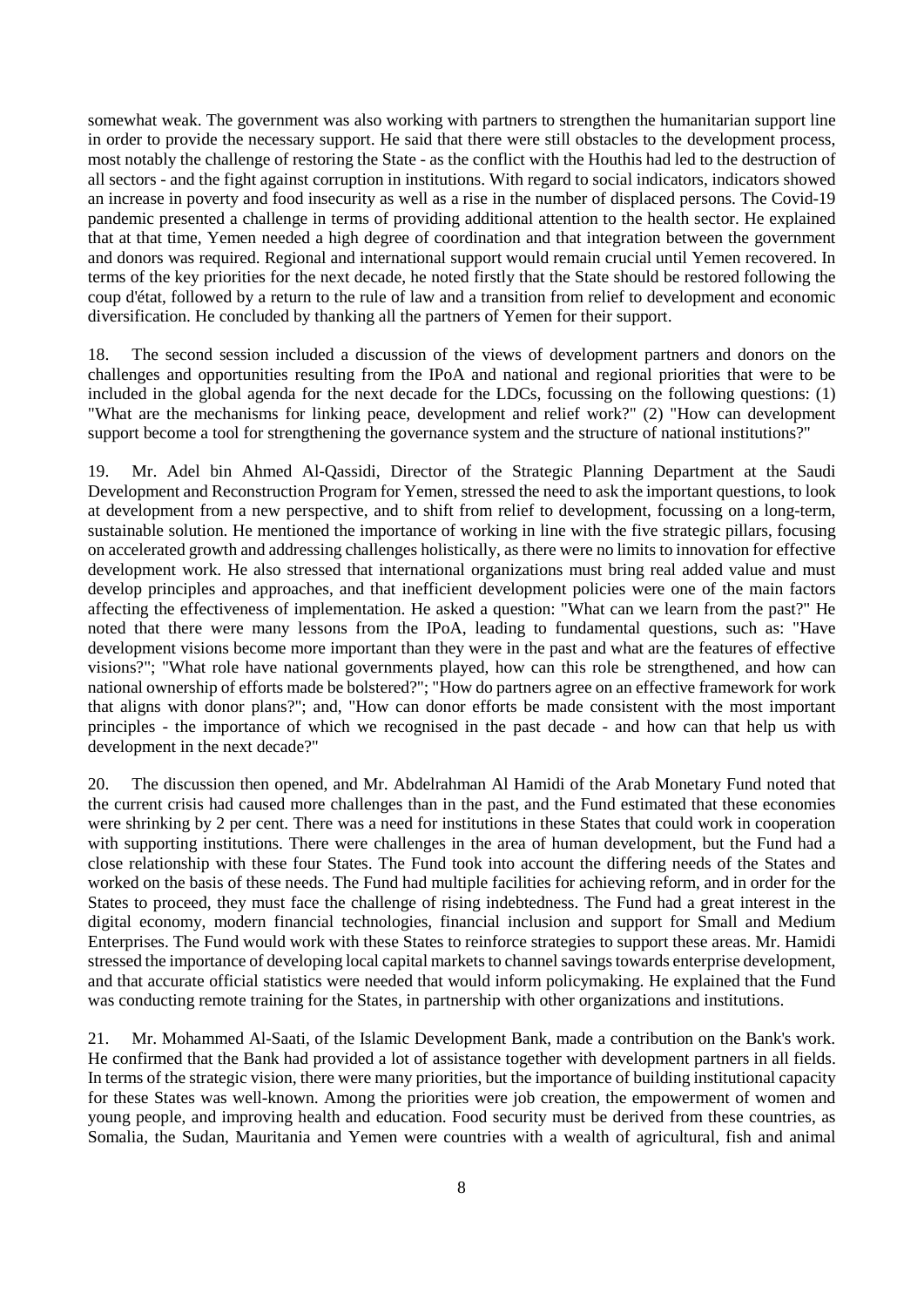resources that could not be found elsewhere in the region, and it was important to use these resources in a sustainable manner. The Bank had focused on partnership, with the Arab Coordination Group providing a lot to these States through the coordination of efforts. Attention must also be paid to the effectiveness of development. Platforms could be created to share information, to participate in development work on the ground and to reflect on the mechanisms for such work. In terms of finance and loans, efforts were being made in this area, but there were some challenges. Solutions to these challenges needed to be found to enable these States to obtain new loans. For example, it was important to consider blended financing, and not to overlook the role of the private sector, especially after the Covid-19 pandemic.

22. Mr. Abdullah Al-Musaybeih, of the Kuwait Fund for Arab Economic Development, said that the main problems included funding gaps and a lack of coordination between donors. Communication between these States and financial institutions was very important, as at times it was almost cut off. There were also concerns about large amounts being provided to the States at a time when the States would not have the absorptive capacity to deal with such amounts.

23. Mrs Nada Al-Dossary, of the Saudi Development and Reconstruction Program for Yemen, said that in order to succeed in adopting a forward-looking vision, lessons learned must be emphasised. The Program for Yemen had provided 195 projects from 2018 to 2020, and the work in Yemen, for example, had faced economic, social, and security challenges. Innovative development solutions must be considered. Every challenge presented an opportunity to avoid such risks by introducing security and safety measures. One helpful solution was to have offices on the ground, directly coordinating and working on needs and priorities. There was also a need to strengthen the absorptive capacity of these states. All these efforts would bear fruit in the development process for the upcoming period.

24. Mr. Adel bin Ahmed Al-Qassidi, Director of the Strategic Planning Department at the Saudi Development and Reconstruction Program for Yemen, stressed the importance of alignment between the priorities of the States and donors, which was more important than ever before. He stressed that donors should promote the idea of localizing development in these States. It was imperative to know what could be implemented based on existing institutional capacity, and consequently to support this capacity and involve atypical actors, since it was important to involve social institutions and create opportunities for the contribution of private enterprises.

25. Mr. Karam Karam of ESCWA commented that there was indeed no alternative to the role of public institutions in the development process.

26. Mr. Mohammed Al-Saati, of the Islamic Development Bank, added that there had previously been important experiences in the area of the sharing of expertise between institutions and States (such as between Suriname and Malaysia) and an opportunity was available for investment companies to cooperate with Suriname. Such experiences could be mirrored with the four States. Mr. Al-Saati proposed merging grants and loans in order to maximize benefits, but absorptive capacity remained essential in this area.

27. Mr. Youness Abouyoub, of ESCWA, praised Mr. Adel Al-Qassidi's contribution on institutions, as there had been shortcomings in the building of a modern state in some of the countries. He stressed that a qualitative improvement in sustainable development could not be achieved without such institutions and without facing major structural challenges, and the pandemic was the best proof of that. He also stressed that in the absence of statistical institutions, such shortcomings could not be observed in order for the necessary support to be provided. He also mentioned the efforts of ESCWA and the United Nations Department of Economic and Social Affairs (UN DESA) in providing capacity-building programmes, including online courses on topics such as public policy coordination and changing mindsets. A training programme on such subjects has been developed for the benefit of the States and the courses could be offered to other States.

28. The closing session was entitled "Towards a shared vision for building the agenda for the next decade for the LDCs: key recommendations." During the session Mr. Hassan Al-Attas of the Saudi Development and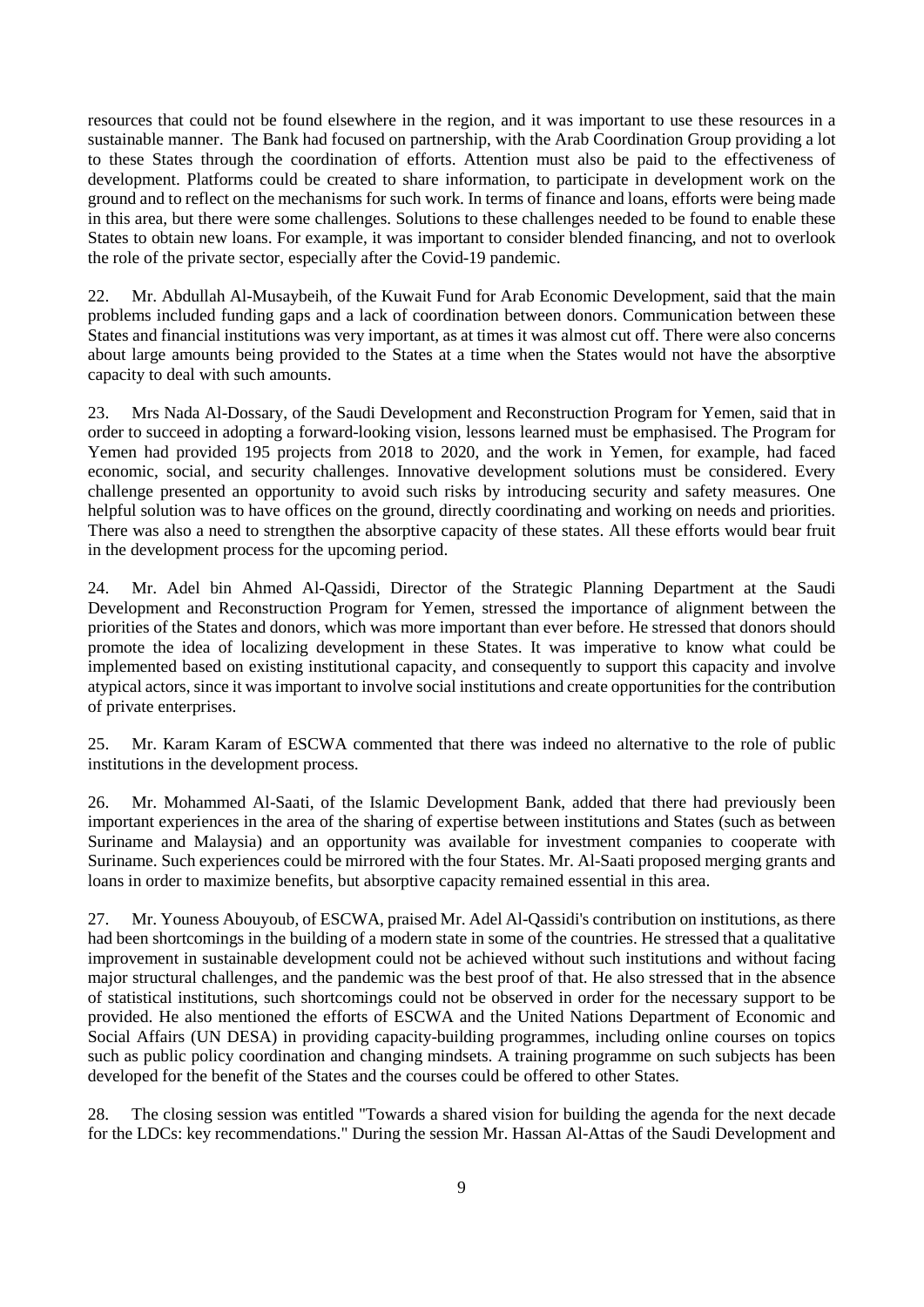Reconstruction Program for Yemen confirmed that there was a clear intention to unite efforts to work together for the benefit of the development process of the four States.

29. Mr. Karam Karam of ESCWA added that the main challenge was to transform these recommendations into a realistic model and realistic programmes that could form the next decade. A semi-sustainable mechanism and a flexible platform were needed that could transform these recommendations into concrete programmes.

30. Mr. Eli Oudeika, a representative of Mauritania, added that the idea of mixed financing was good, that institutional development was needed, and that he looked forward to technical support that would help the development process.

31. Mr. Hassan Mohamed Ali made some proposals on the issue of maintaining stability and law enforcement. He noted that there were some marginalized areas that were not under government control, and asked how such areas could be reached, noting that it was necessary to give institutions a role in reaching groups beyond government control.

32. Mr. Abdelrahman Al Hamidi, General Manager of the Arab Monetary Fund, added that the informal economy in the four States could exceed 50 per cent of the size of the overall economy, and that it was important to work to draw such economic activity into the the formal economy. The programmes should therefore include ways to do so in order to reduce unemployment. He noted the challenge relating to the data gap and lack of statistics on sectors other than social welfare institutions and that it was important to encourage such institutions to exist within the formal sector while ensuring tax equity.

33. Mr. Tarik Alami thanked the attendees and the Saudi Development and Reconstruction Program for Yemen and the Under-Secretary-General of the United Nations for their participation and cooperation.

34. Mr. Adel Al-Qassidi stressed that the meeting demonstrated the passion for development work in the next decade. He commended the importance of the joint thinking process and the transformation of the resulting ideas into programmes of action for prosperity.

# **III.** Objectives

<span id="page-9-0"></span>35. The objectives of the regional meeting with representatives of the four States were to discuss the goals achieved, the development challenges faced during the IPoA decade and the national priorities that should be focussed on for the next decade: 2020-2030. The outcome of this meeting will help shape the debate on the next decade for the LDCs. The regional meeting aimed to:

(a) discuss the ESCWA report on the Arab LDCs with representatives of the States, donors and the international organizations concerned;

<span id="page-9-1"></span>(b) Identify national and regional priorities for inclusion in the debate on the global agenda for the next decade.

# **Attendees and work programme**

#### A. Date and Venue

<span id="page-9-3"></span><span id="page-9-2"></span>36. The meeting was held virtually on the INTERPREFY app on 18 February 2021.

#### **B.** Attendees

37. The meeting was attended by representatives of ESCWA and the Saudi Development and Reconstruction Program for Yemen, as well as government representatives of the Arab LDCs, Mauritania, the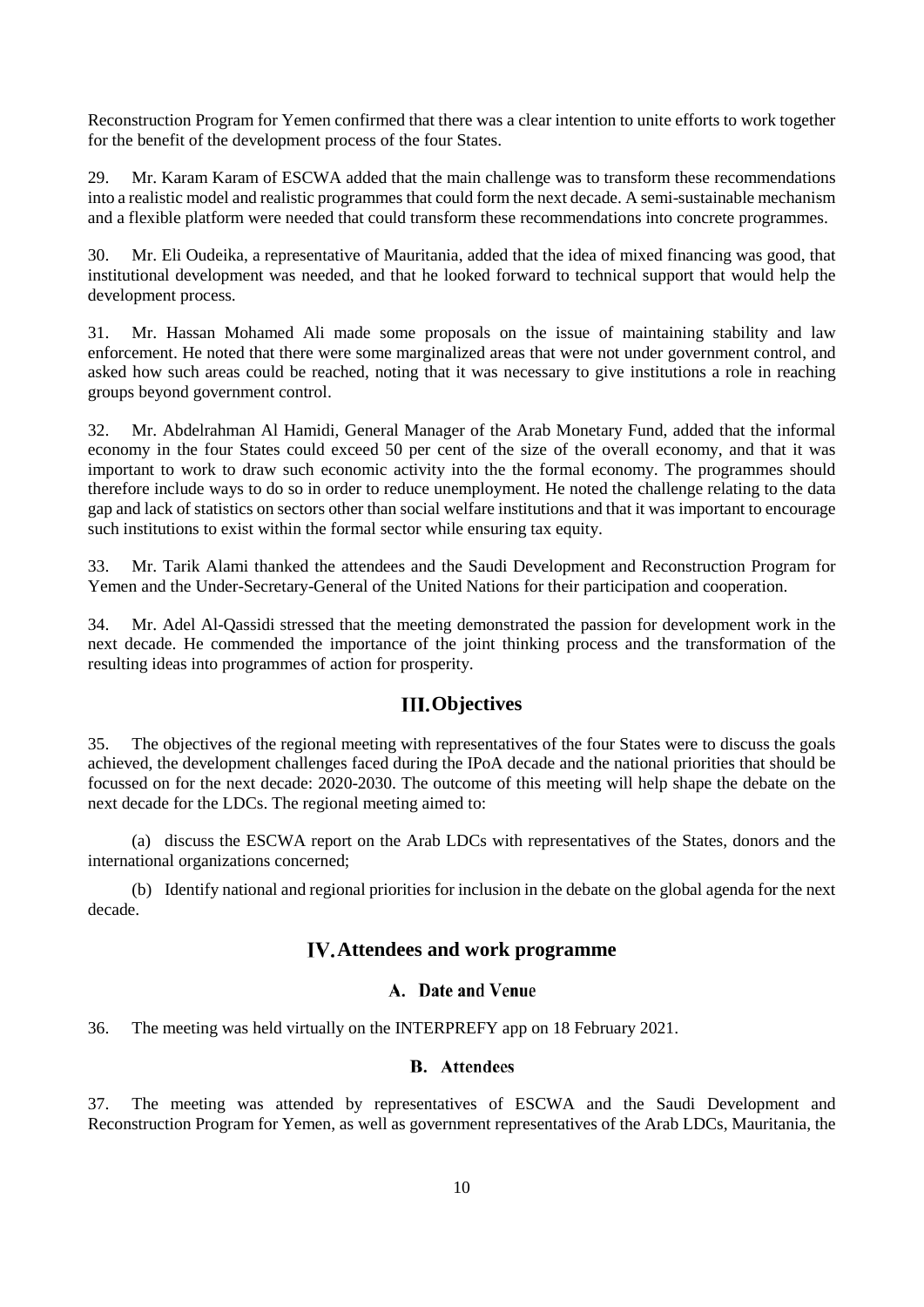Sudan, Somalia and Yemen, in addition to a range of regional and international development funds and organizations.

# C. Agenda and organization of work

<span id="page-10-0"></span>38. The agenda and organization of work were adopted as follows:

| 18 February 2021 |                                                                                                                                                                                                                                                                                                    |  |  |
|------------------|----------------------------------------------------------------------------------------------------------------------------------------------------------------------------------------------------------------------------------------------------------------------------------------------------|--|--|
| 12:30-13:00      | Log in to test the platform                                                                                                                                                                                                                                                                        |  |  |
| 13:00-13:30      | <b>Welcoming remarks:</b>                                                                                                                                                                                                                                                                          |  |  |
|                  | Dr. Rola Dashti, Executive Secretary of ESCWA.                                                                                                                                                                                                                                                     |  |  |
|                  | His Excellency Ambassador Mohammed bin Saeed Al Jaber, General Supervisor of the<br>Saudi Development and Reconstruction Programme for Yemen.                                                                                                                                                      |  |  |
|                  | Ms. Fekitamoeloa Utoikamanu, Under-Secretary-General for the Least Developed<br>Countries.                                                                                                                                                                                                         |  |  |
|                  | H. E. Ambassador Kamal Hassan Ali, Assistant Secretary-General and Head of the<br>Economic Affairs Sector for the League of Arab States                                                                                                                                                            |  |  |
| 13:30-14:30      | <b>First Session:</b>                                                                                                                                                                                                                                                                              |  |  |
|                  | Presentation and discussion of the themes of the report on the Arab Least Developed<br>Countries, and identification of national and regional priorities for inclusion in the global<br>agenda for the next decade 2020-2030.                                                                      |  |  |
|                  | Chairing the meeting sessions: Karam Karam, Regional Adviser on Governance and<br>Institution Building Issues, ESCWA.                                                                                                                                                                              |  |  |
|                  | Speaker: Youness Abouyoub, Project Coordinator - Governance and Institution<br><b>Building, ESCWA.</b>                                                                                                                                                                                             |  |  |
|                  | Views of government representatives of the Arab LDCs, Mauritania, Somalia, the<br>Sudan and Yemen, in relation to the following questions:                                                                                                                                                         |  |  |
|                  | What were the main challenges for development work over the past decade?                                                                                                                                                                                                                           |  |  |
|                  | What national priorities should be included in the global agenda for the next<br>decade for LDCs?                                                                                                                                                                                                  |  |  |
|                  | The Sudan: Mr. Omer Mustafa Hassan Ahmad, Director of International Organizations<br>Department, Ministry of Trade and Supply.                                                                                                                                                                     |  |  |
|                  | Somalia: Mr. Moussa Mohamad Othman, Director of Planning Department, Ministry of<br>Planning.                                                                                                                                                                                                      |  |  |
|                  | Yemen: Dr. Waed Abdullah Abdul Razzaq Badheeb, Minister of Planning and<br>International Cooperation.                                                                                                                                                                                              |  |  |
|                  | Mauritania: Mr. Eli Oudeika, General Director of the Politics and Strategies of<br>$\blacksquare$<br>Development, Ministry of Economic Affairs and the Promotion of Productive Sectors.                                                                                                            |  |  |
| 14:30-15:30      | <b>Second Session:</b>                                                                                                                                                                                                                                                                             |  |  |
|                  | Views of development partners and donors on the challenges and opportunities arising from<br>the Istanbul Program of Action, and on the national and regional priorities that should be<br>included in the global agenda for the next decade of the LDCs, focussing on the following<br>questions: |  |  |
|                  | What are the mechanisms for linking peace, development and relief work?                                                                                                                                                                                                                            |  |  |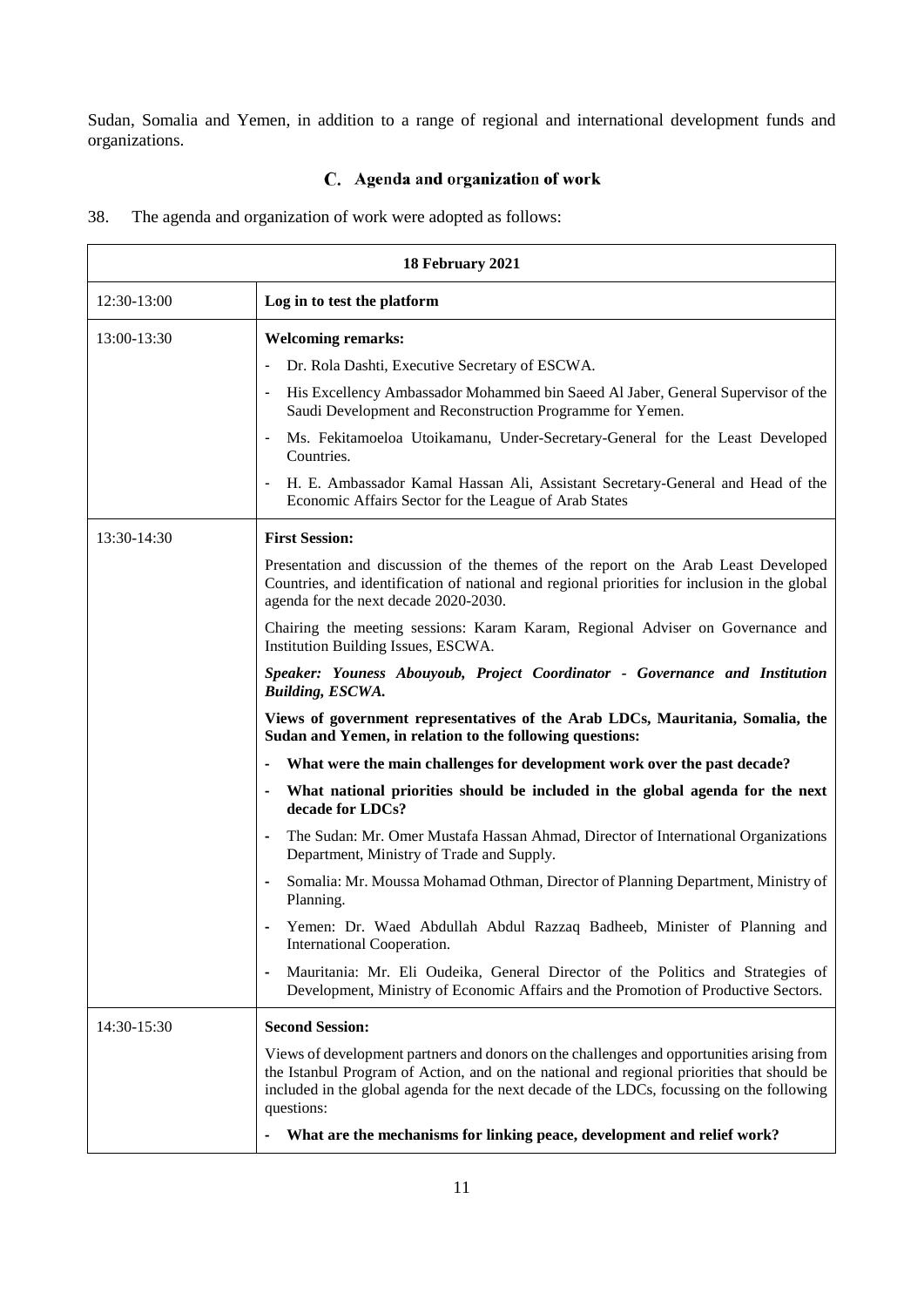|             | How can development support become a tool for strengthening the governance<br>system and the structure of national institutions?               |
|-------------|------------------------------------------------------------------------------------------------------------------------------------------------|
|             | <b>Preliminary remarks:</b>                                                                                                                    |
|             | Mr. Adel bin Ahmed Al-Qassidi, Director of the Strategic Planning Department at<br>the Saudi Development and Reconstruction Program for Yemen. |
|             | Open discussion with participants on the key questions raised above.                                                                           |
| 15:30-16:00 | <b>Final Session:</b>                                                                                                                          |
|             | Towards a shared vision for building the agenda for the next decade for the LDCs:<br>key recommendations.                                      |
|             | H.E. Ambassador Mohammed bin Saeed Al Jaber, General Supervisor of the<br>Saudi Development and Reconstruction Program for Yemen.              |
|             | Youness Abouyoub, Project Coordinator - Governance and Institution Building,<br>ESCWA.                                                         |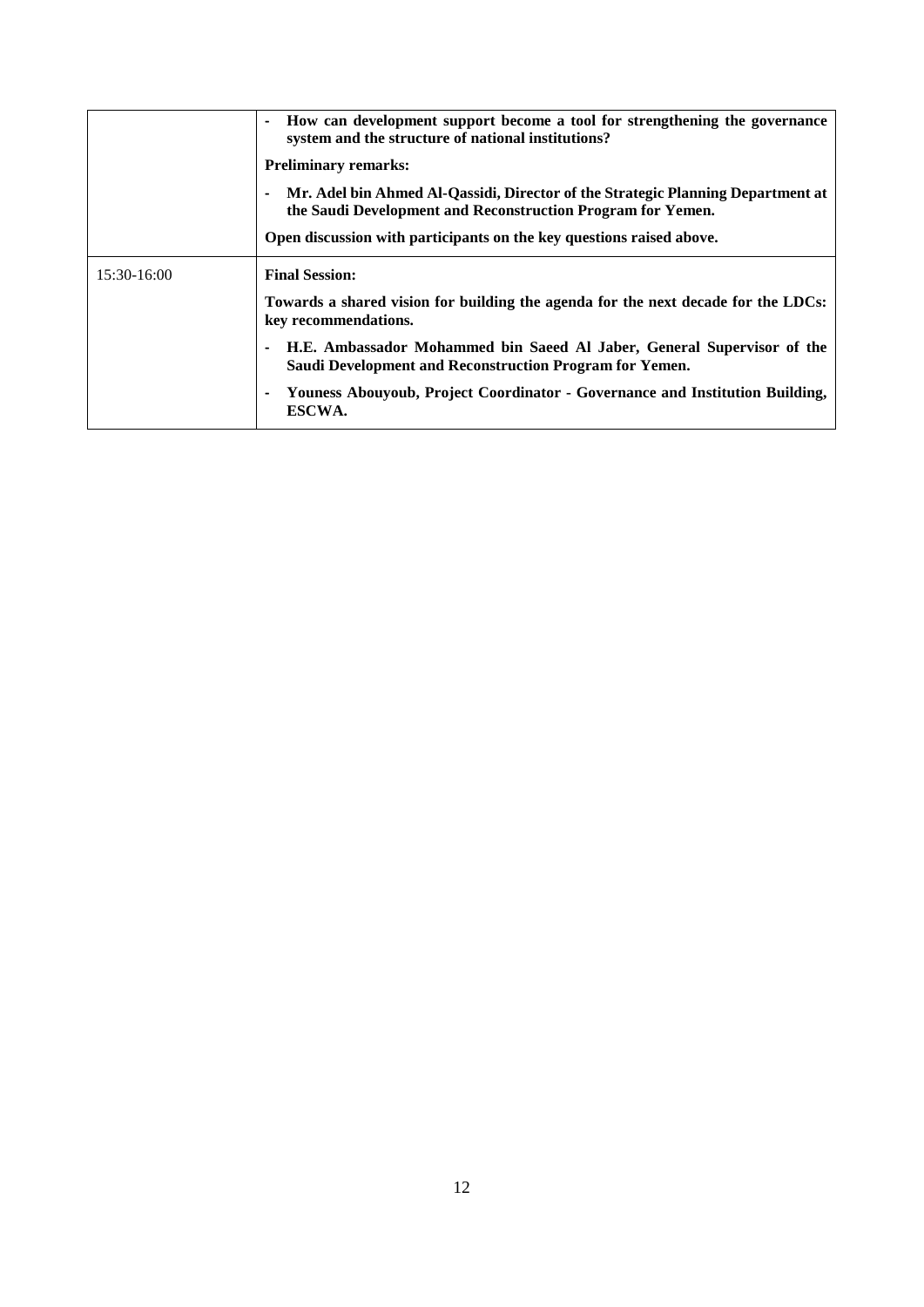#### **Annex\***

#### **List of participants**

## **Representatives of Arab least developed countries**

#### <span id="page-12-0"></span>The Islamic Republic of Mauritania

Mr. Eli Oudeika General Director of the Politics and Strategies of Development Ministry of Economic Affairs and Promotion of

Mr. Mohamad Teghre Ministry of Economic Affairs and the Promotion of Productive Sectors

The Republic of the Sudan

Productive Sectors

Mr. Omer Mustafa Hassan Ahmad Director of International Organizations Department Ministry of Trade and Supply

The Federal Republic of Somalia

Mr. Moussa Mohamad Othman Director of Planning Department, Ministry of Planning

Mr. Hassan Muhammad Ali Deputy Director of the Arab Affairs Department at the Ministry of Foreign Affairs and International Cooperation

The Republic of Yemen

Dr. Waed Abdullah Abdul Razzaq Badheeb Minister of Planning and International Cooperation

Mr. Mohammed Ahmed Al-Hawri Undersecretary of the Ministry of Planning and International Cooperation

League of Arab States

H. E. Ambassador Kamal Hassan Ali Assistant Secretary-General and Head of the Economic Affairs Sector

Ministry of Finance in Saudi Arabia

Mr. Khalid Alotaibi Economist

King Salman Humanitarian Aid and Relief Centre

Mr. Nayef Al Shemry

Arab Monetary Fund

Dr. Abdelrahman Bin Abdallah Al Hamidi General Manager and Chairman of the Board of **Directors** 

Representative of the Kingdom of Saudi Arabia in the World Bank

H.E. Abdelmohsen Alkhalaf Executive Director of the Kingdom of Saudi Arabia at the World Bank

Kuwait Fund for Arab Economic Development

Mr. Abdullah Khalil Al-Musaybeih Regional Director for the Arab Countries Mr. Ghazi Abdul Karim Al-Mutawa

Islamic Development Bank

Eng. Mohammed Al-Saati Director General of the Center of Excellence for Strategic Partnerships and Resource Mobilization

Mr. May Babacr Director of the Regional Centre of the Bank group in Cairo

Mr. Zouhair Kashghari

Mr. Samer Al Isawi

Arab Fund for Economic and Social Development

Mr. Abdullah Sheikh Cydia Mr. Mohammed Al Sharif

Issued as submitted.

 $\overline{\phantom{a}}$  , where  $\overline{\phantom{a}}$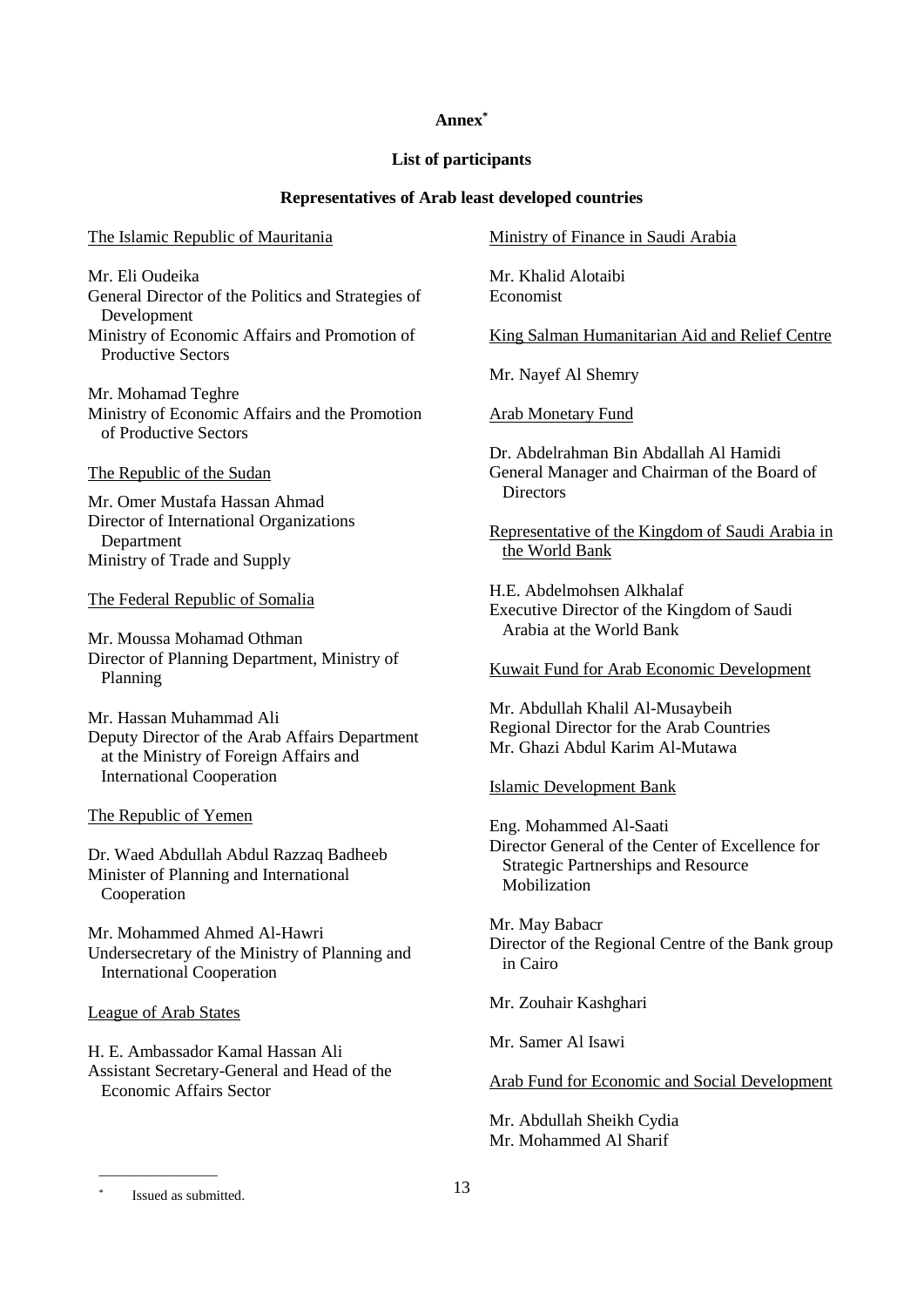#### International Islamic Charitable Organization

Eng. Badr Saud Al-Sumait General Director of the International Islamic Charitable Organization

Saudi Fund for Development

Professor Abdullah bin Isa bin Muammar Director of Developmental Monitoring

Eng. Bandar bin Abdullah Al-Obaid Project Manager - Operations Department

Office of the High Representative for the Least Developed Countries, Landlocked Developing Countries and Small Island Developing States

Ms. Fekitamoeloa Utoikamanu, Under-Secretary-General of the United Nations and High Representative of the Least Developed Countries, Landlocked Developing Countries and Small Island Developing States

Mr. Mohamed Abdel Alim Senior Economic Affairs Officer

Ms. Aniket Ghai

World Bank

Ms. Marina Wes Country Director, Egypt, Yemen and Djibouti, Middle East and North Africa

Ms. Tania Meyer World Bank Resident Representative: Yemen

World Health Organization

Ms. Ivana Milovanovic Director of External Relations

Food and Agriculture Organization

Ms Angélica Jácome Director of the Office of Small Island Developing States (SIDS), Least Developed Countries (LDCs) and Landlocked Developing Countries (LLDCs)

Ms. Irina Buttoud FAO representative in the Islamic Republic of Mauritania

Mr. Etienne Philippe Peterschmitt, FAO Representative for the Republic of Somalia Mr Kayan Jaff Senior Partnership and Resource Mobilization **Officer** 

Mr Khaled El Taweel Coordinator, Office of the General Director

Mr Matthew Keil Coordinator, Office of the General Director

United Nations Capital Development Fund (UNCDF)

Mr. Edoardo Tancion

Permanent Representative of Qatar to the United **Nations** 

Mr. Ahmed Saif Al-Kuwari

Permanent Representative of Mauritania to the United Nations

Mr. Hassan Al Hussein Senior Adviser at the Permanent Mission of Mauritania to the United Nations

Permanent Representative of Somalia to the United Nations

Mr. Hassan Hoso, Economist

Jersey Overseas Aid

Mr. Edward Lewis Head of Programme

Japan International Cooperation Agency (JICA)

Ms. Maiko Miyakoshi Assistant Representative (Project Formulation)

Ms. Akie Umeno Project formulation Advisor, JICA Sudan Office